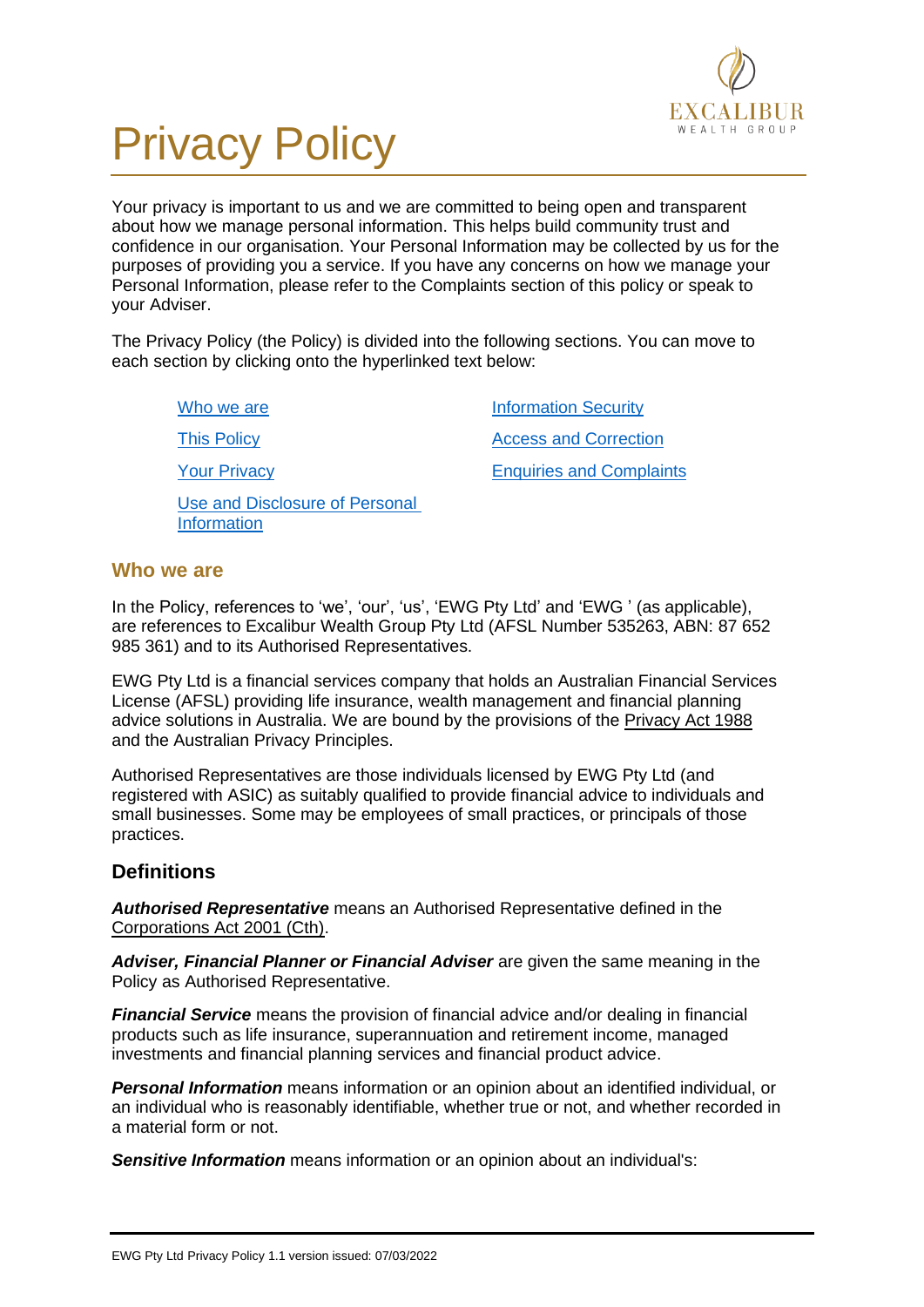- racial or ethnic origin;
- political opinions or membership of a political association;
- religious or philosophical beliefs or affiliations:
- membership of a professional or trade association or trade union:
- sexual orientation or practices; or
- criminal record

that is also Personal Information, or:

- health information about an individual;
- genetic information about an individual that is not otherwise health information;
- biometric information that is to be used for the purpose of automated biometric verification or biometric identification; or
- biometric templates.

## <span id="page-1-0"></span>**The Policy**

The Policy applies to EWG Pty Ltd, our employees, and our Authorised Representatives and their staff.

The Policy sets out how we manage your Personal Information. We respect the privacy of any Personal Information we collect about you and we are committed to ensuring that this is handled in accordance with the provisions of the Privacy Act 1988, the Australian Privacy Principles and any other applicable privacy related laws.

Where there is specific legislation, this will generally govern how we use Personal Information despite the provisions of the Privacy Act 1988. For example, for certain Financial Services, we are required to collect your tax file number and provide that information to the Australian Taxation Office.

Additionally, individuals located in the European Union may also have rights under EU based rules known as the General Data Protection Regulation (GDPR). The GDPR has harmonised the data privacy laws of each individual EU country, giving more rights to individuals located in the EU and more obligations holding their personal information.

The Policy will be reviewed from time to time or whenever there has been a change to the law or a change in our operations and practices regarding the maintenance of privacy.

The Policy is specific to the services we provide under our Australian Financial Services License. It has been written specifically for clients of EWG Pty Ltd because of the unique relationship Advisers have with their clients.

## <span id="page-1-1"></span>**Your Privacy**

#### **Collection of Personal Information**

Advisers have a legal obligation to provide appropriate advice, and act in the best interests of their clients. The extent of information they require from you may vary, however it often involves information required to establish your personal circumstances. The information they collect is necessary not only to provide appropriate advice, but also to complete any transactions on your behalf with various product issuers, such as superannuation funds and life insurers. These can be services provided over the short term, however they are often part of a long term relationship with an Adviser.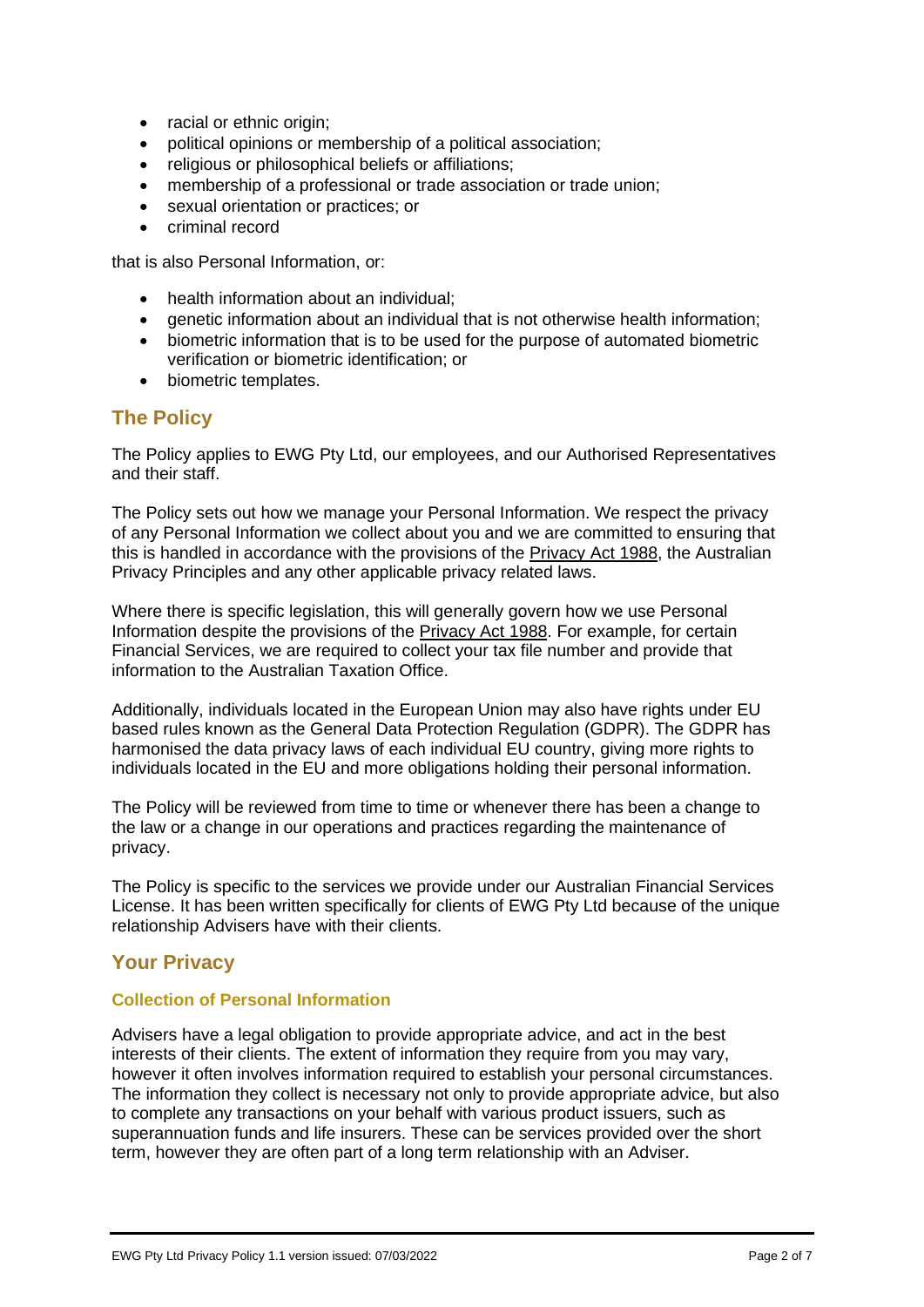Collecting Personal Information also allows us to meet Australian and international legal or regulatory obligations that we, or product providers, might have to identify our customers. These may include, but are not limited to, our obligation to identify and verify clients under the Anti-Money Laundering & Counter Terrorism Financing Act 2006 or provide information to the US government if a client is considered a US resident for tax purposes under the US Foreign Account Tax Compliance Act*.*

#### **Collection of Personal Information from Others**

In some instances, your information may also need to be collected from third parties such as your employer if you are a member of a corporate superannuation plan, or from your accountant, mortgage broker or solicitor. It may also be provided to, or received from, third parties to enable a secondary service, such as when you are referred to a solicitor for estate planning purposes. If these third parties approach us and request your Personal Information, we will ask for your consent before it is provided.

#### **Relatives, Dependants and Other Individuals**

To enable us to provide financial planning advice and services, often we will record information regarding your relevant personal circumstances, which may include information regarding your family situation, your partner, dependants, beneficiaries and children. This information will only be gathered where it is necessary to provide you services, such as financial planning advice, for example, where members of your family may become beneficiaries to your life insurance policy or superannuation fund. You are not obligated to provide this information, however it may affect the quality of, or restrict the services provided to you.

Where this information is reasonably required from you, and you willingly provide it, we expect and *assume that you have their consent* to provide this information to us.

In these circumstances, you need to ensure that they are aware:

- That you have provided their personal information to us
- That they understand who we are and how they can contact us
- That they may access the Personal Information that we hold about them
- Of the purposes for which you provided their Personal Information to us
- That their Personal Information will be handled in accordance with this Policy, and
- That they can refer to this Policy for further information.

## <span id="page-2-0"></span>**Use and Disclosure of Personal Information**

#### **How do we use your Personal Information?**

The Personal Information we hold is used for the primary purpose of providing you financial planning advice services as well as reviewing your ongoing needs. We may also use your Personal Information for related secondary purposes such as: enhancing our customer service and product options; communicating with you regarding the products and services you have with us; handling your complaints; providing you with ongoing educational information including newsletters; and providing you with marketing material that we believe may be relevant to your financial needs and circumstances. Where the secondary purpose is unrelated to the primary purpose for which you have sought our services, we will ask for your consent. You may provide your consent in writing, or via telephone.

Depending on the product or service concerned, your Personal Information may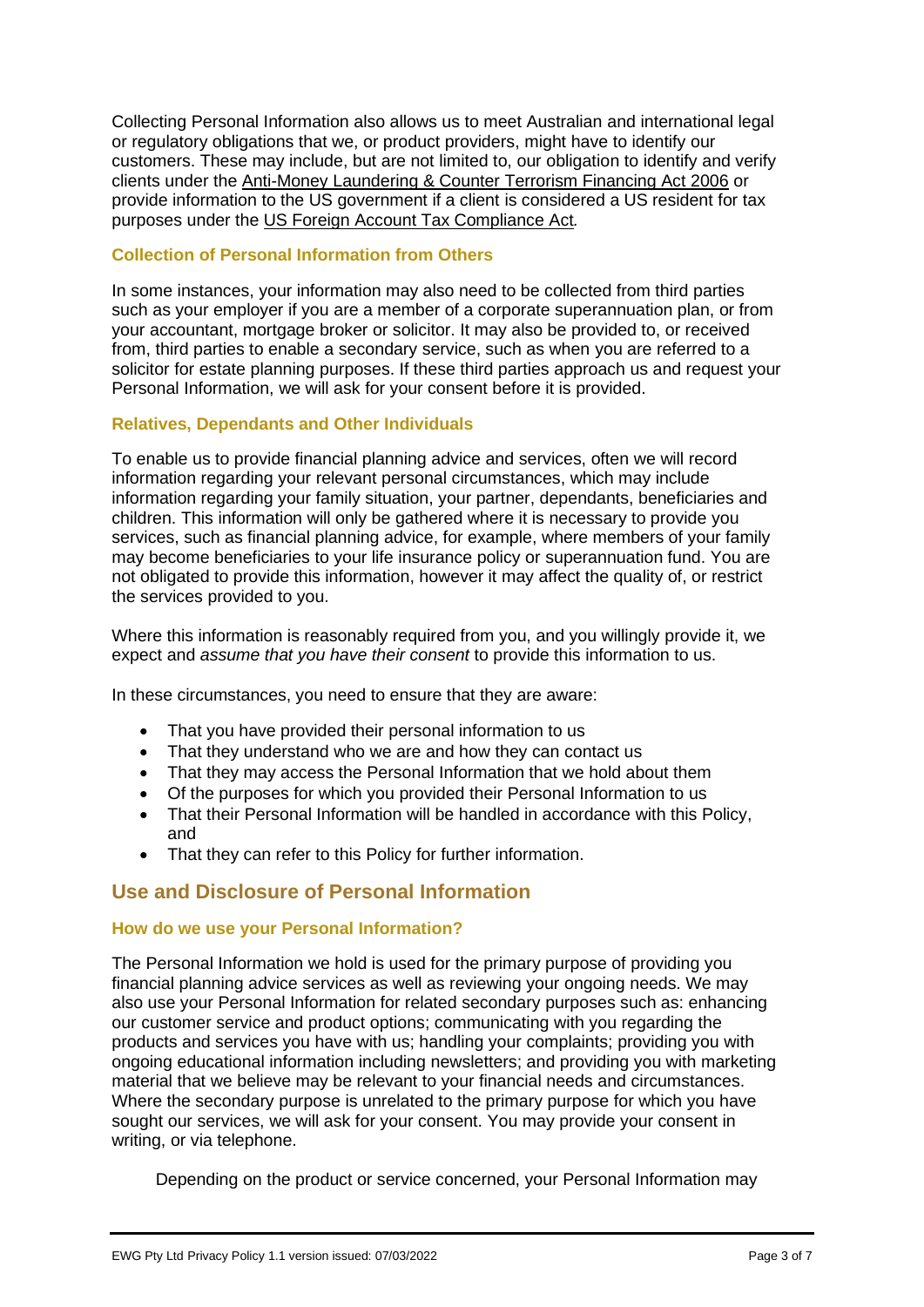be disclosed to:

- Other areas within the EWG Pty Ltd Group, who provide financial and other related services.
- Advisers, brokers and those who are authorised by us to review your needs and circumstances from time to time.
- Service providers and specialist Advisers to us who have been contracted to provide EWG Pty Ltd with administrative, financial, insurance, accounting, legal, information technology, research or other services.
- Other insurers, credit providers, courts, tribunals and regulatory authorities as agreed or authorised by law.
- Credit reporting or reference agencies or insurance investigators.
- AUSTRAC, the government agency who oversees Anti-Money Laundering and Counter Terrorism Financing. Before we arrange the provision of products or services for you, we are required to validate your identity. We will request and copy some personal documents for that purpose. We are also required to report details of entities and certain transactions where we hold reasonable suspicion of reportable suspect matters.
- Product or service providers who have an obligation to disclose information to the Australian Tax Office (ATO) where the ATO has agreements to share information with overseas tax authorities.
- External dispute resolution bodies such as the Australian Financial Complaints Authority who would handle your dispute.

Generally, we require that organisations outside EWG Pty Ltd who handle or obtain Personal Information as service providers acknowledge the confidentiality of this information, undertake to respect any individual's right to privacy, and comply with the privacy laws.

#### **Independent service providers**

The Advisers authorised by us may individually engage (or via us) independent service providers to assist them in providing services to you. These services may range from contracting staff for providing back office duties and administering client relationship management systems, to more complex tasks such as accessing direct share advice (on your behalf) from specialist share brokerage firms.

We expect these independent service providers to comply with the Policy and the privacy laws and regulations applicable to their jurisdiction.

#### **Sensitive Information is subject to greater restrictions**

Some Personal Information we hold is classed as Sensitive Information. Sensitive Information may have further restrictions on its disclosure.

Sensitive Information is usually required for personal insurance applications, to manage claims on those products and may also be relevant to credit and other applications. Sensitive Information will only be used and disclosed for the purposes for which it was provided, unless you specifically agree otherwise, or the use or disclosure of this information is allowed by law.

We will only collect Sensitive Information from you where it is reasonably necessary for us to require this information in order to provide the service to you. It will only be collected with your consent, or in limited other circumstances specified under privacy laws.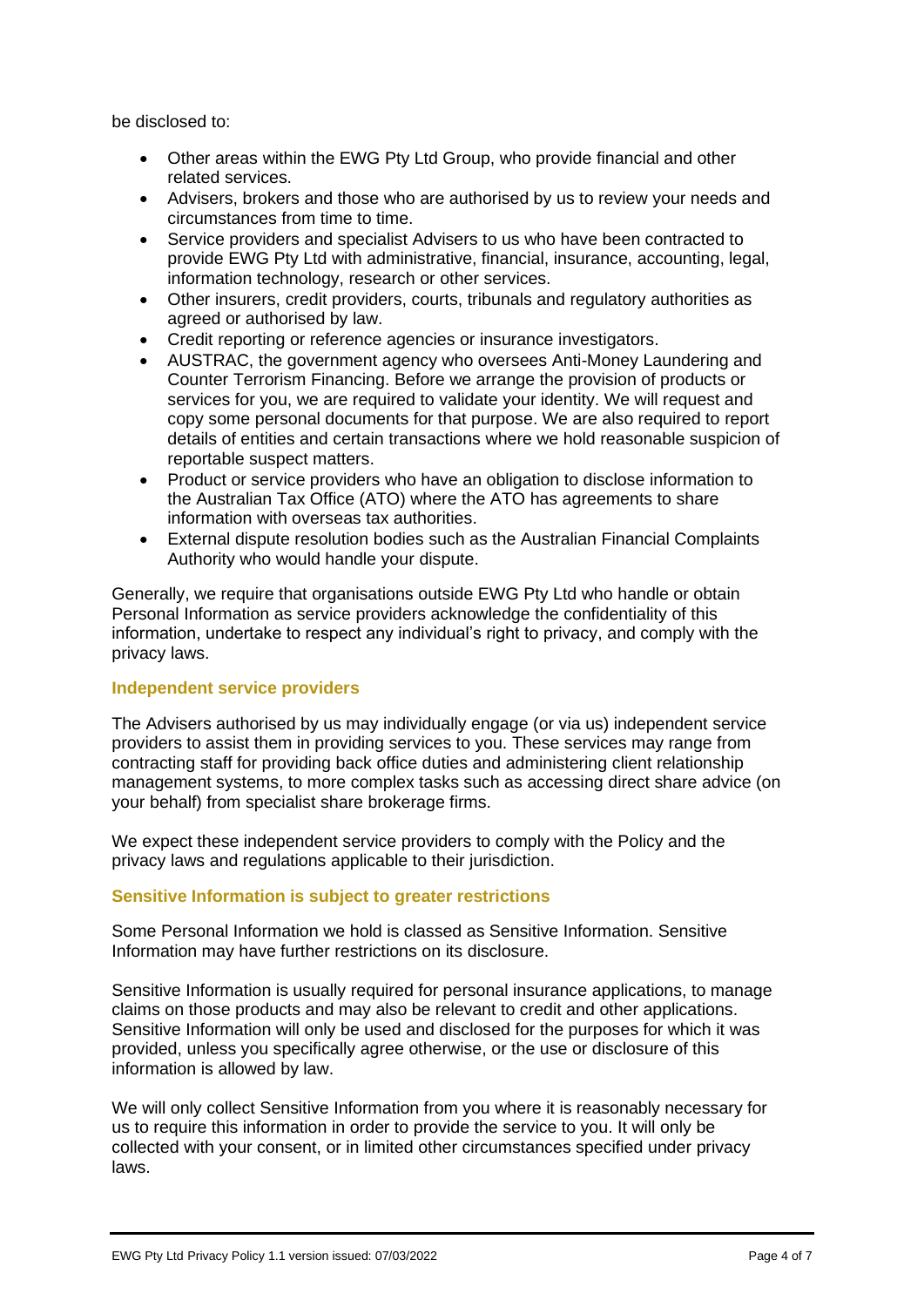Unless we have your consent, we cannot use or disclose Sensitive Information about you for any purpose other than the primary purpose of the collection or a directly related secondary purpose (unless we are permitted to disclose this information under the law); nor can it be shared by related bodies corporate in the same way that they may share other Personal Information. Documents asking for Sensitive Information will explain this.

#### **Marketing Material**

From time to time, EWG Pty Ltd (and its related entities) may promote opportunities or products that we believe may be relevant to your financial needs and circumstances. You can inform us if you do not wish to receive marketing material from us.

The ability to 'opt-out' does not include important disclosure documents and letters your Adviser may send to you that include portfolio updates on your current investments, an offer of review, or other communications required to be provided as part of an Adviser's general obligations. Please allow up to 60 days for us to fully implement your "opt-out" request.

## <span id="page-4-0"></span>**Information Security**

#### **How does EWG Pty Ltd keep my Personal Information secure and for how long is it kept?**

We take all reasonable steps to ensure that your Personal Information is kept secure and is protected from misuse, loss and unauthorised access, modification and disclosure. If we have your Personal Information accessible on the secure member sections of our website, we will ensure that this information is protected.

We retain your Personal Information for as long as we need it to provide the Financial Services you have requested from us and, in some circumstances, to comply with other statutory requirements. For example, under the Corporations Act 2001 (Cth), we are obligated to retain a client's 'financial planning file' for a period of 7 years from the date of our last provision of service. As required under the privacy law, we will take reasonable steps to permanently de-identify or destroy Personal Information that is no longer needed.

Safeguarding the privacy of your information is important to us, whether you interact with us personally, by phone, mail, over the Internet, or other electronic medium. We train our employees, Advisers and their staff who handle Personal Information to respect the confidentiality of client information and the privacy of individuals.

EWG Pty Ltd has appointed a Privacy Officer to ensure that the management of Personal Information is in accordance with the Policy and the Privacy Act 1988*.*

#### **Cross-border Disclosure of Personal Information (overseas recipients)**

In the course of providing you with Financial Services, we may engage in the services of organisations based overseas, or organisations based in Australia that utilise services themselves from overseas. Some of the organisations to which we may disclose your Personal Information may be located outside Australia, including New Zealand, Japan, South Africa (XPLAN), USA (DropBox), Serbia, member states of the European Union, India, Vietnam, Malaysia, Singapore, Thailand, Sri Lanka, Cambodia, Hong Kong and the Philippines. Where Personal Information is disclosed to these overseas locations, we expect these organisations to comply with this Policy and any relevant privacy laws and regulations applicable to their jurisdiction.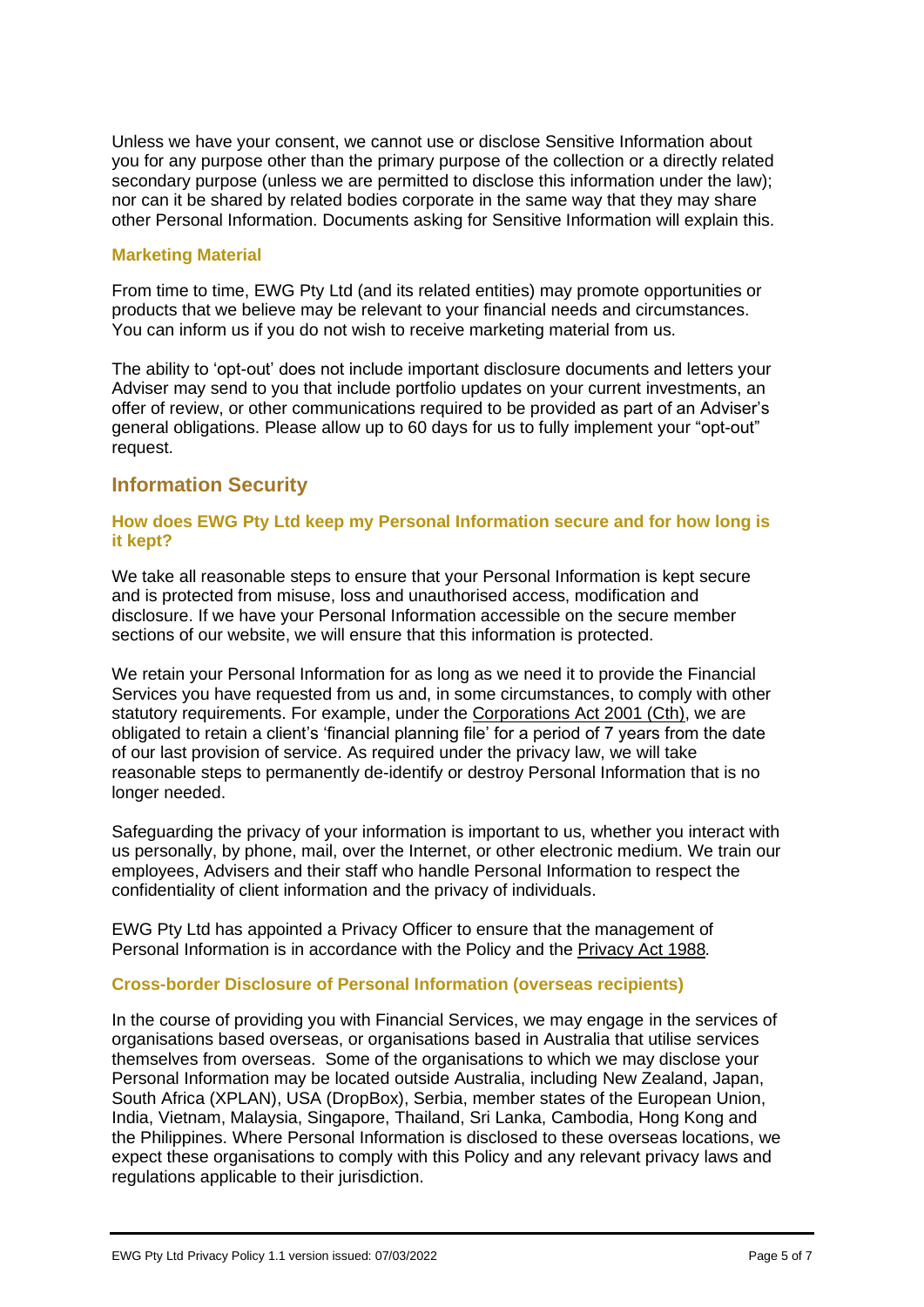#### **Dealing with breaches**

We consider breaches of your privacy to be very serious. If this happens, we will ensure that appropriate investigation occurs in a timely fashion, and where necessary, apply appropriate consequence management and/or remediation (including dismissal in some cases).

We will be required to notify you and the Office of the Australian Information Commissioner (OAIC) if an 'eligible data breach' occurs in relation to your Personal Information that is held by us or another entity with whom we have shared your information. A data breach may occur if your Personal Information is lost or subjected to unauthorised access, modification, disclosure or other misuse or interference, and it is generally notifiable if there is a risk of 'serious harm' (for example, financial or reputational harm) to you due to the breach. This obligation extends to breaches that occur within Australia, and overseas.

We will also report any privacy breach as required under any other applicable laws.

## <span id="page-5-0"></span>**Access and Correction**

#### **Can I access my Personal Information?**

You have the right to access any Personal Information that we hold about you. You can ask us for access to Personal Information that we hold about you at any time. To do so, please call EWG Pty Ltd on (02) 96331783 or email the Privacy Officer at admin@excaliburwealthgroup.com.au.

We will respond to your request within 30 days (unless unusual circumstances apply). We may charge a fee to cover the cost of verifying the application and locating, retrieving, reviewing and copying any material requested. We will always check this with you first. If the information sought is extensive, we will advise you of the likely cost in advance and can help to refine your request if required.

We will provide you with access to Personal Information held about you except to the extent that we are permitted to refuse access in accordance with the Privacy Act 1988 and the Australian Privacy Principles. If we refuse to provide you with access to some information, we will provide you with our reasons in writing for doing so. If you have concerns, you may lodge a complaint.

#### **Correction of Personal Information**

We will correct any Personal Information that we hold about you if we become aware that it is inaccurate, incomplete, out of date, irrelevant or misleading.

If you believe that the Personal Information we hold about you is inaccurate, incomplete, out of date, irrelevant or misleading, you can ask us to correct it and we will take reasonable steps to do so. If there are any instances where we cannot do this, we will let you know in writing.

If we disagree that the information is inaccurate, incomplete or out of date, we will take reasonable steps to include a note on your record that you believe that such information is inaccurate, incomplete or out of date.

## <span id="page-5-1"></span>**Enquiries and Complaints**

If you consider that any action by us breaches the Policy, the Australian Privacy